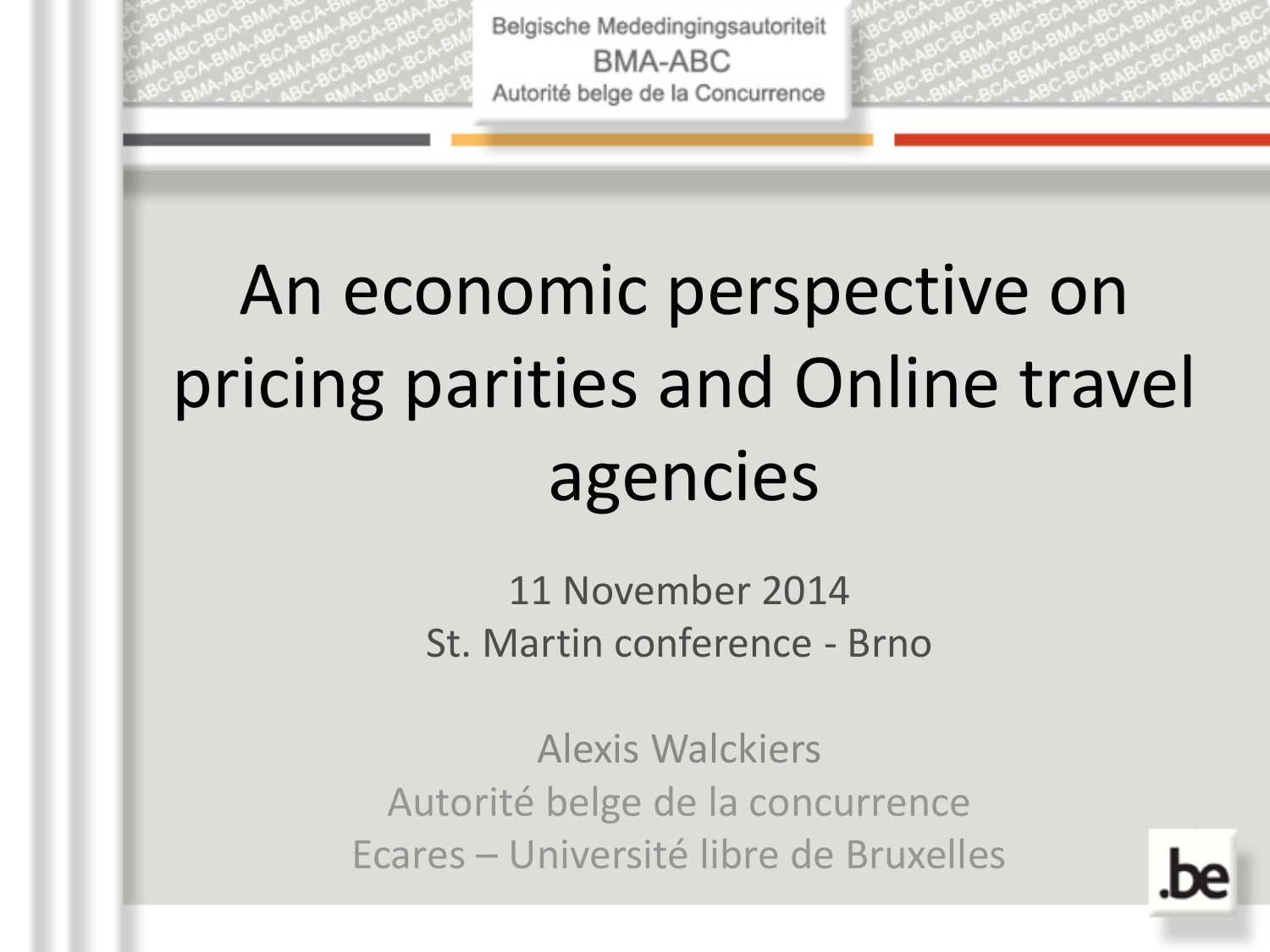

# Introduction

 $\Box$  many European competition authorities have started investigations against online travel agencies

- competitive dynamics vary across countries
- most investigations focus on contractual clauses imposing pricing parities or most-favoured nation (MFN)

 $\Box$  what are the main theories of harm?

- pricing parities or MFN clauses soften competition between platforms and between hotels
- online platforms also increase price transparency
	- facilitate entry and raise competition between hotels
- are pricing parities necessary for OTAs?

 $\Box$  how does the online nature of the platform affect the effect of pricing parities?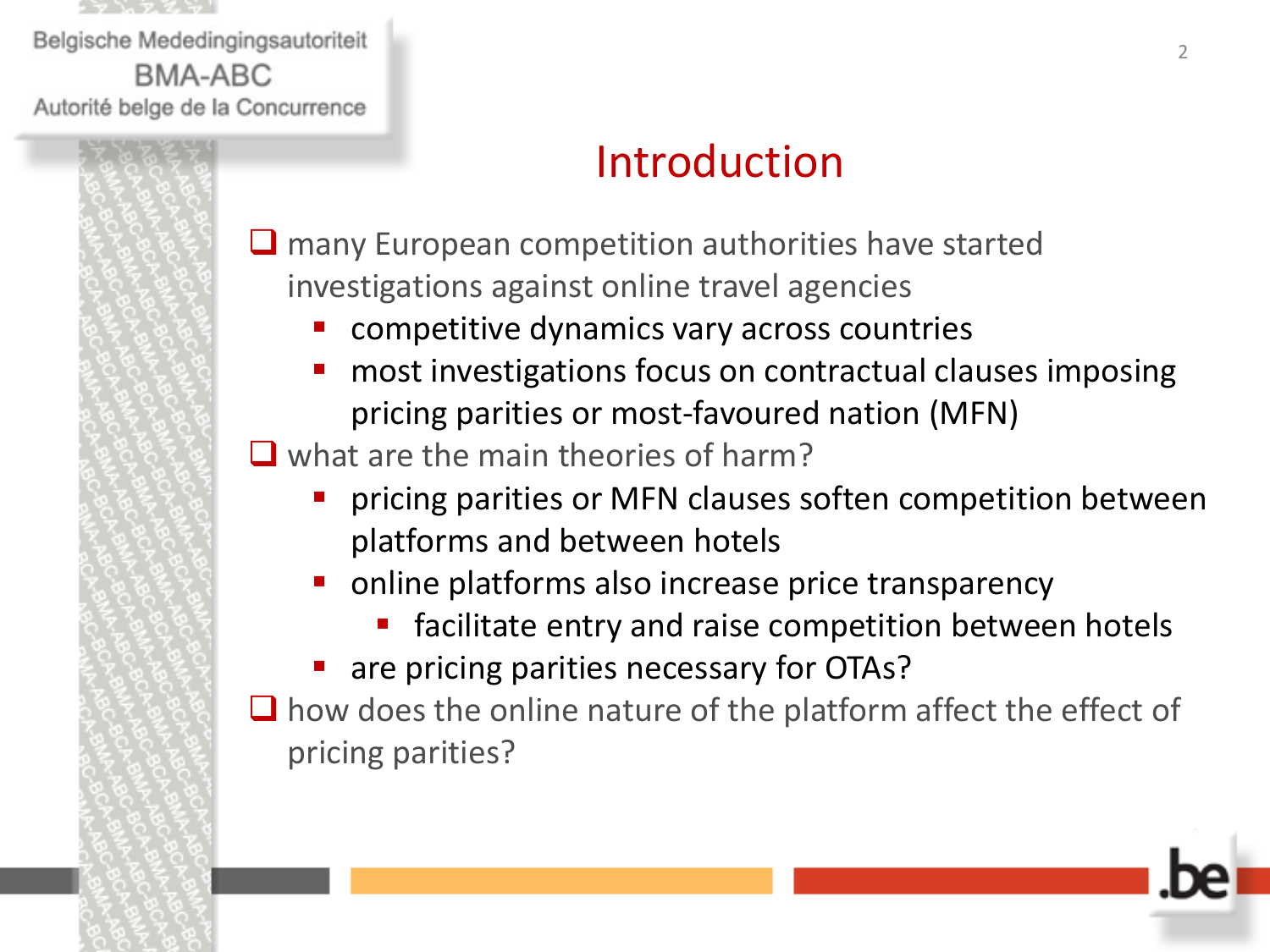

# Investigations across Europe

- **■** Germany, UK, but also Austria, Belgium, Denmark, France, Hungary, Ireland, Italy, Norway, Sweden and others?
	- DG Comp decided not to take over in June 2014
- $\Box$  often pan-European pricing clauses, but competitive dynamics differ significantly across countries
	- while Booking.com is the European leader, its market share varies significantly across countries
		- eg, HRS is the leader in Germany
	- bargaining power of travel agents and hotel chains differs across countries
	- **•** relative importance of leisure and business trips
	- relative importance of domestic and foreign reservations

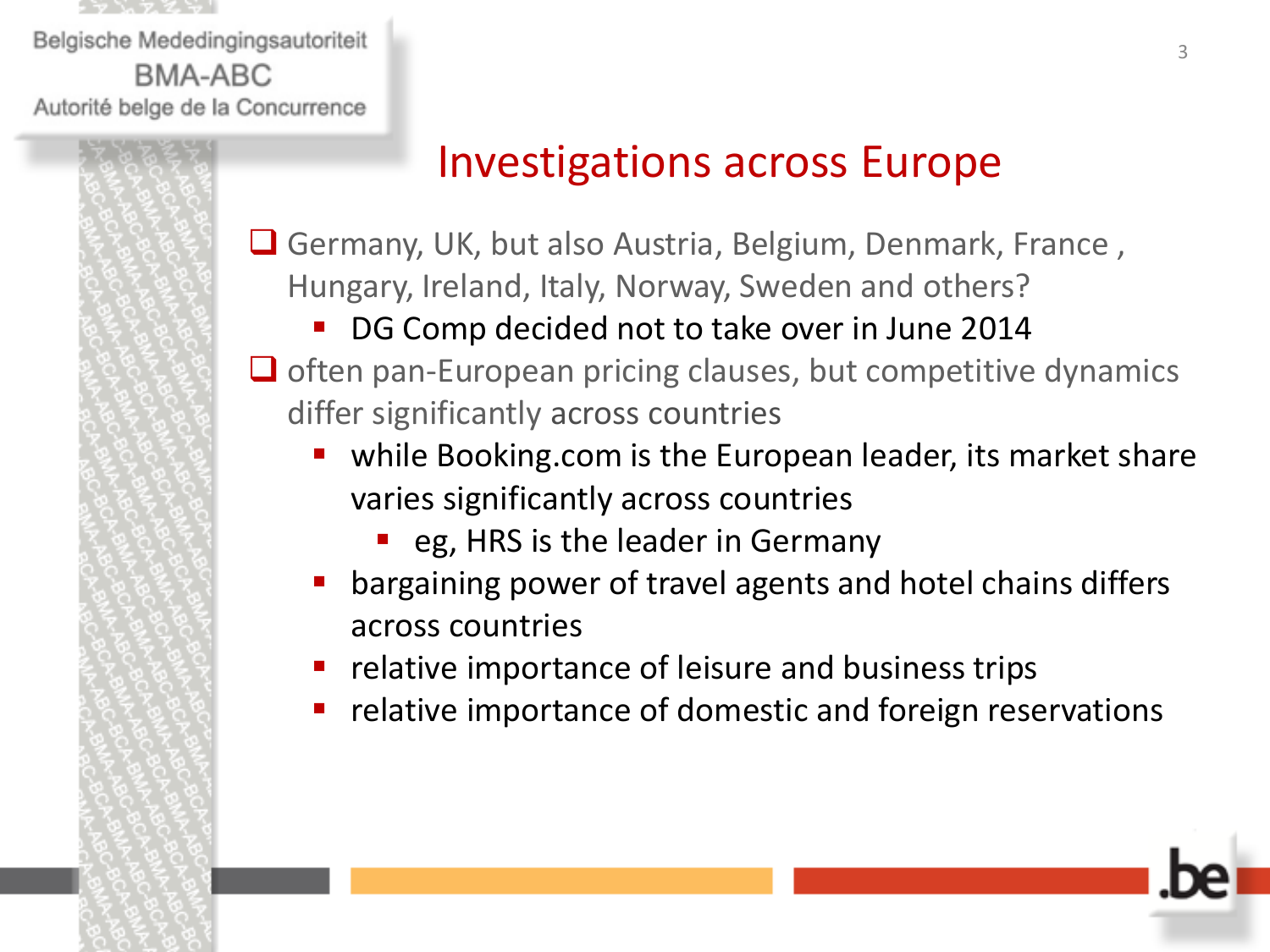

# Investigation in Germany

 $\Box$  the Bundeskartellamt (BKA) received a complaint against Hotel Reservation Service (HRS), the leading German platform, in 2010

- the best price or MFN clause was precisely laid out
	- HRS expects its partners to offer HRS the *lowest room rates available*  including all taxes and other fees. The hotel guarantees the HRS price is at least as low as the cheapest offered *by or for the hotel on other booking and travel platforms* on the Internet or on offers on the hotel's own Web pages. The hotel also pledges to hold its other sales partners to this guarantee or to ensure that, *if it is bookable at a cheaper rate elsewhere on the Internet***,** *this price will definitely be available to HRS customers.*

on 20 December 2013, the 9<sup>th</sup> decision division of the BKA found that MFN clauses infringe competition law

- the BKA attempted to evaluate relation-specific investments (<10% of revenues)
- analysis casts doubt on indispensability of MFN
- appeal pending before the Düsseldorf Higher Regional Court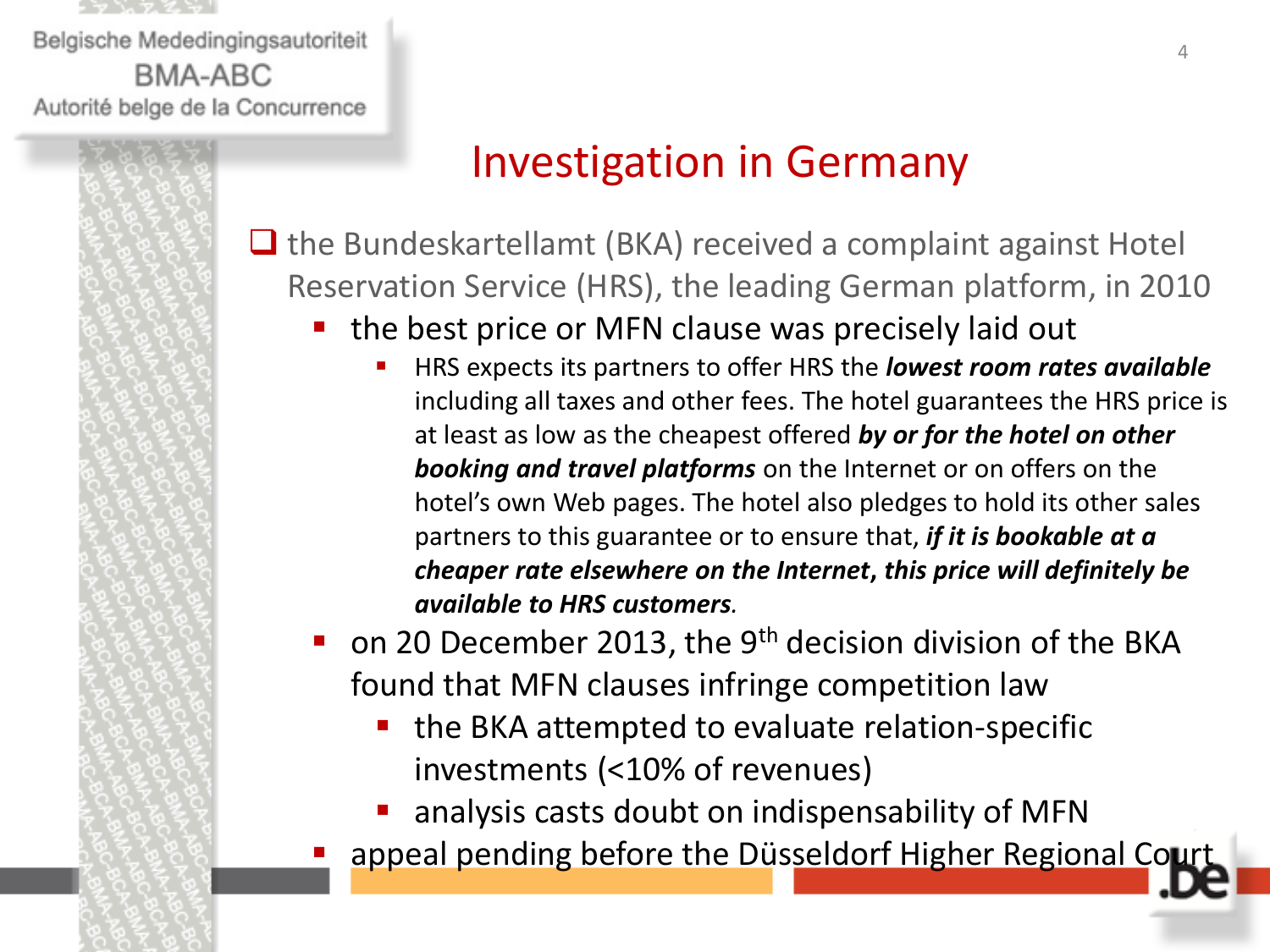

# Investigation in the UK

 $\Box$  the Office of Fair Trading opened an investigation into pricing parities in September 2010, following a complaint by Skoosh

- it sent an SO in July 2012 and accepted commitments by Expedia, Booking.com and InterContinental Hotels Group on the 31 January 2014
	- (CAT 1226/2/12/14 §24) The main element of the Commitments is the *removal of the complete prohibition on discounting room-only rates* by OTAs *and its replacement by limited discounting to closed groups*  of consumers
	- the OFT implicitly accepts pricing parities, provided that hotels and platforms can reduce prices for closed groups
- the decision to accept commitments was appealed by Skyskanner, a comparison website for hotels, and Skoosh
	- **nainly because the commitments could have an adverse** impact on meta-search websites
		- ie on inter-brand competition

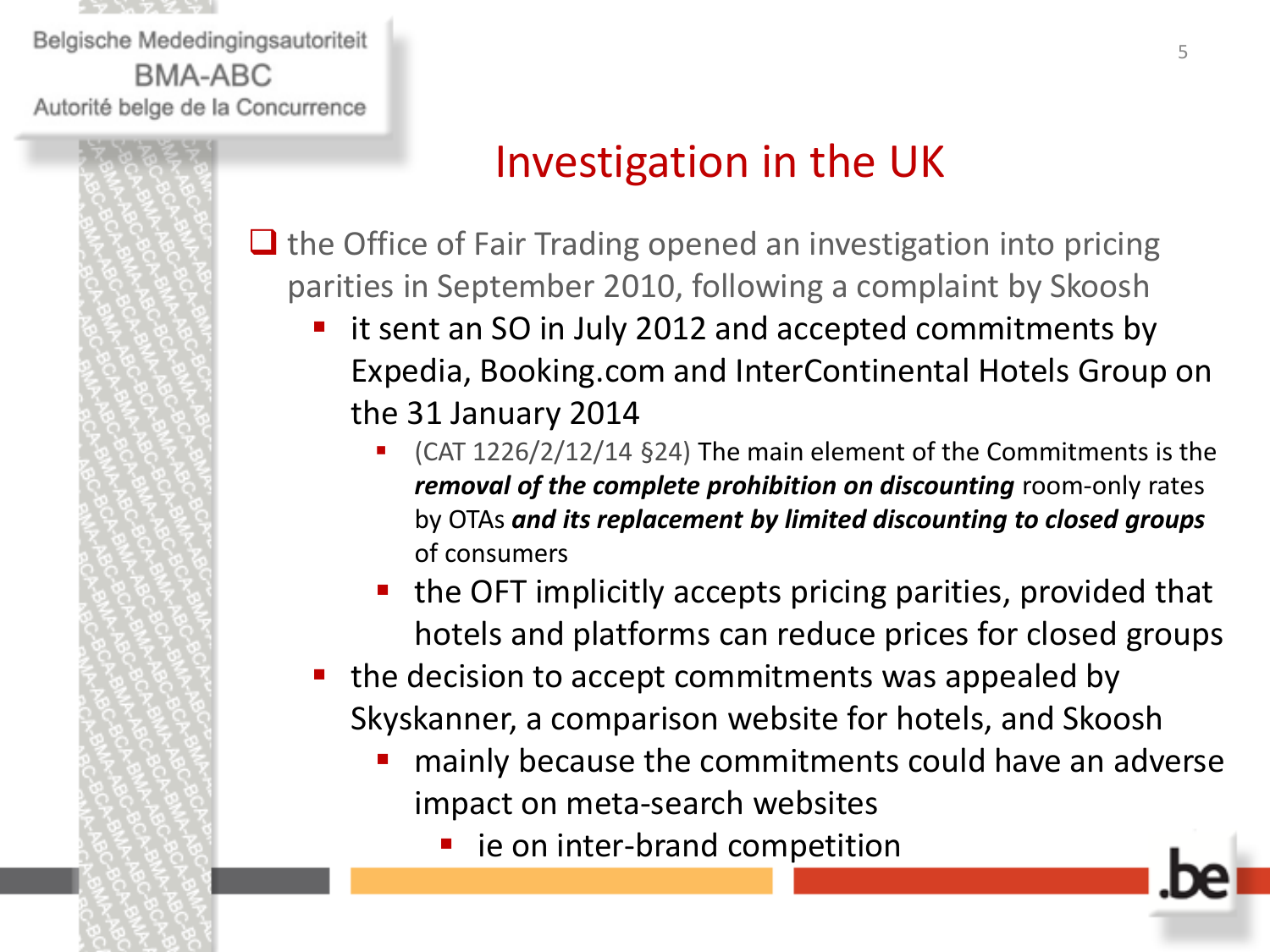

## Investigation in the UK

 $\Box$  the CAT annulled the decision on the 26 September 2014, because the OFT had failed to consider potential anti-competitive effects of the commitments

### $\Box$  the judgment informs on other points (judicial review)

- In allowing restrictions on the disclosure of specific price information, *the OFT has limited the availability of the kind of information used by* metasearch and other *price comparison websites* to enable consumers to make direct and immediate comparisons of actual prices of available hotel rooms. **Restricting access to such information may be seen as an obvious error** and were this an appeal "on the merits" we might well wish to quash the decision on these grounds. But this is an application for judicial review and the grounds on which we can intervene are more limited. (§151)
- Skyscanner claims that *the OFT*, by taking the decision, *has breached its duty to promote competition and has therefore acted illegally*. Attractive though this argument may be, we cannot accept it. […] Somewhat reluctantly, therefore, we have come to the view that this is a case where expert appreciation is needed and, as this is an application for judicial review, we must refrain from substituting another assessment for that of the

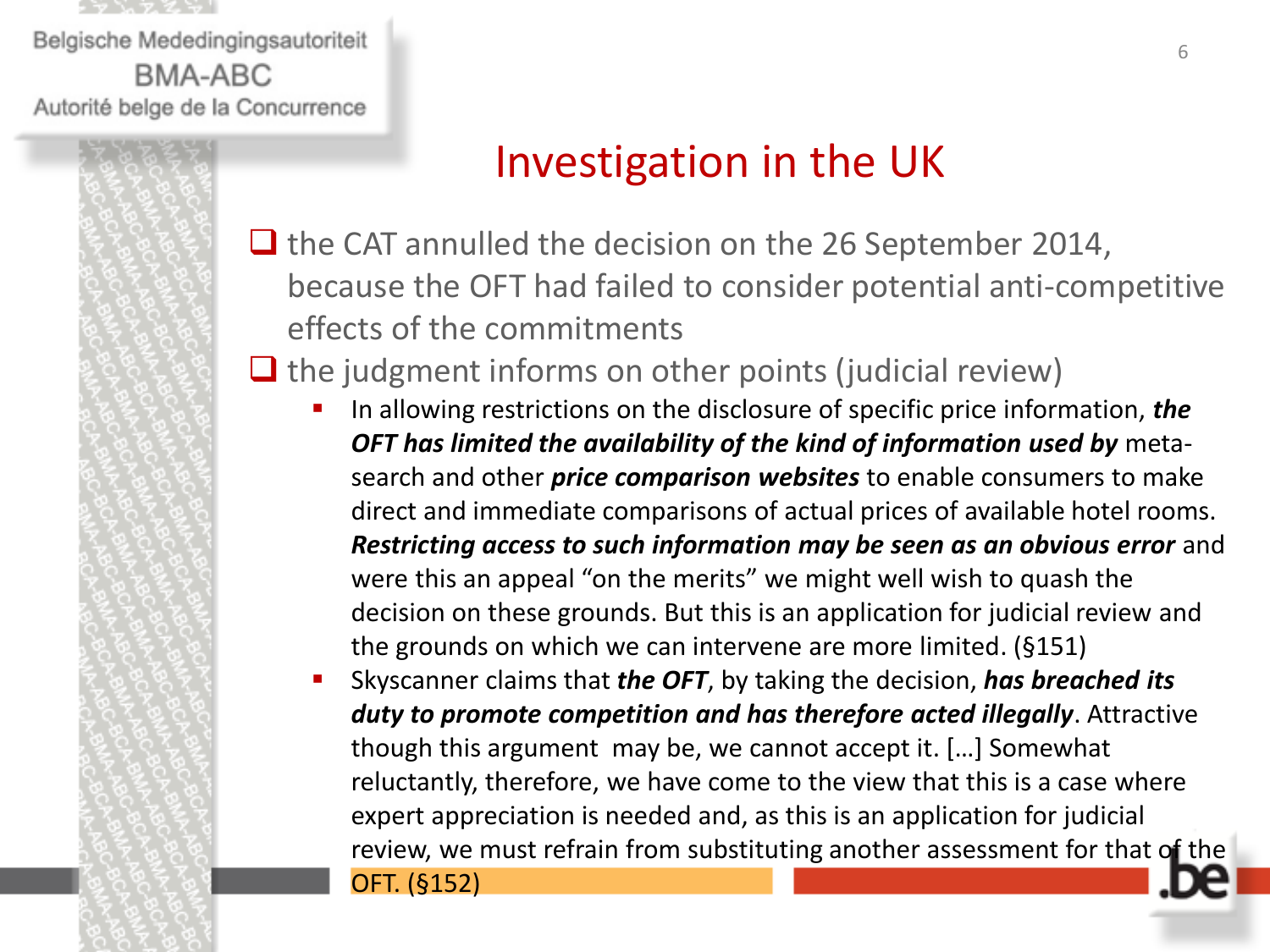

# Theory of harm

 $\Box$  pricing parities are akin resale price maintenance

- they have the capacity to reduce coordination failure in the value chain (eg double marginalization)
- they can also protect margins and facilitate collusion upstream and downstream, eg by increasing price transparency or by raising bariers to entry
	- see, eg Shaffer (1991), Dobson and Waterson (2007) Jullien and Rey (2007), Asker and Bar-Isaac (2011), Rey and Vergé (2010)

 $\Box$  the two-sided nature of platforms should not be underestimated

- as for credit cards, there might be a case to cap transfers from one side (hotels) to the other side
- to attract travelers, OTAs cannot propose price reductions (because of MFNs) and are therefore limited to other strategies such as increased expenses on advertisement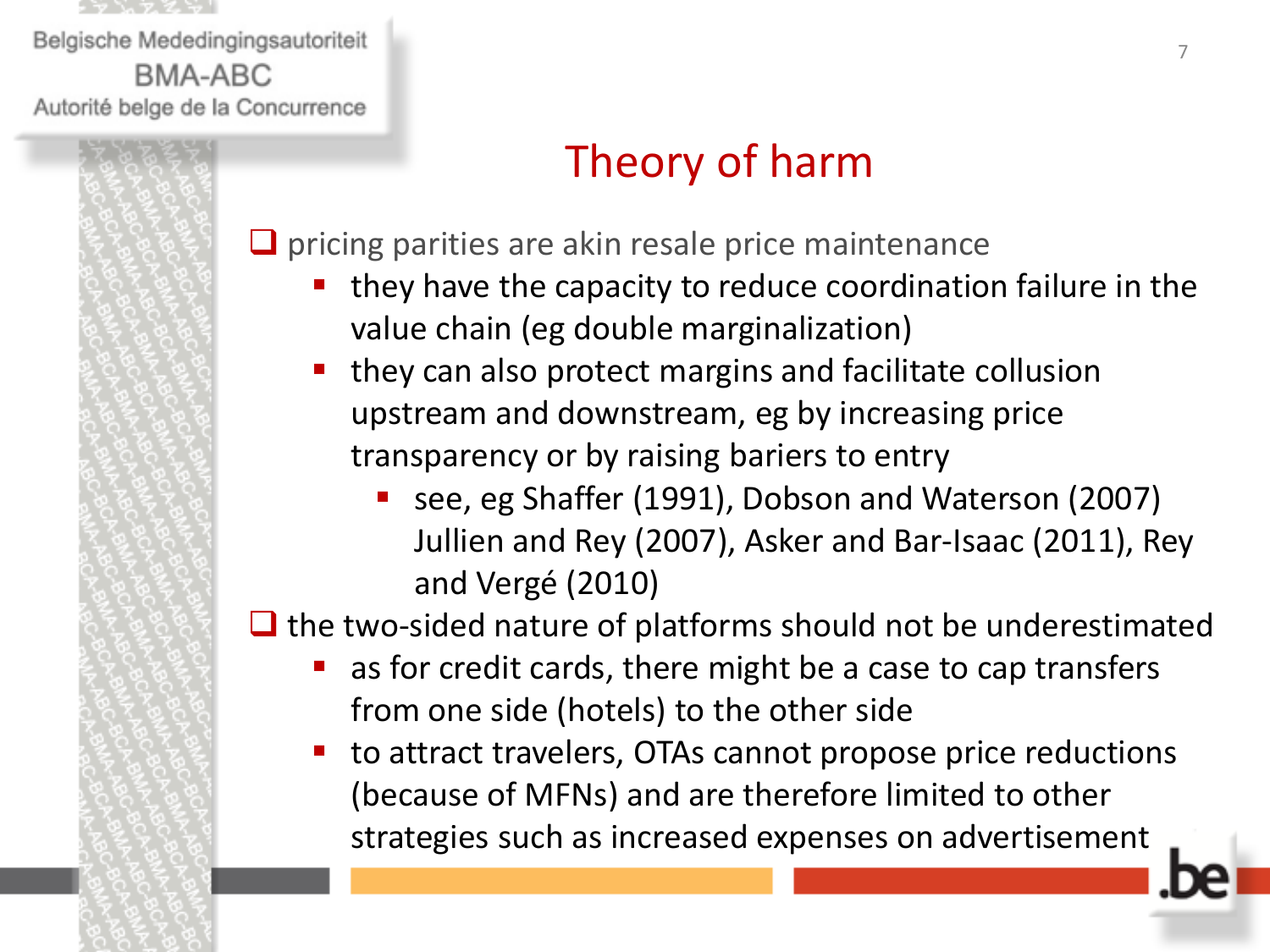

# Theory of harm

#### $\Box$  the OFT set out three theories of harm (CAT 1226/2/12/14 §14)

- restrictions on discounting *limit price competition* and *increase barriers to entry*
- **rate parity obligations are capable of** *reinforcing* and exacerbating any prevention, restriction or *distortion of competition arising from discounting restrictions*
- to the extent that similar discounting restrictions and rate parity obligations are *replicated in the market, then* any prevention, restriction or *distortion of competition is further reinforced* and exacerbated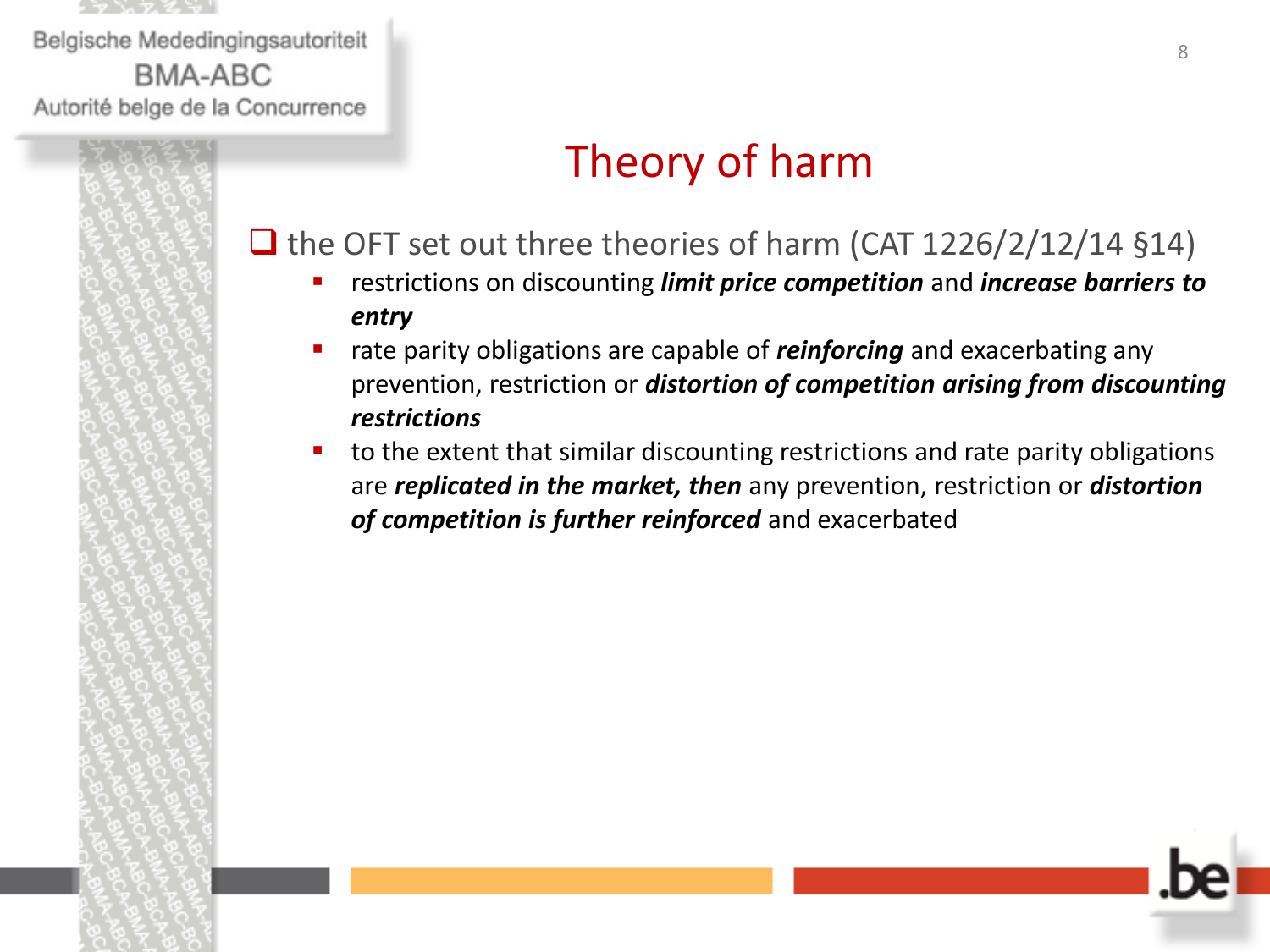

# Theory of harm

#### $\Box$  the BKA sets out a number of theories of harm

- (§153) The MFN clauses are suited and indeed intended to *restrain competition between the hotel portals and to make it difficult to enter the market*; *they also restrain competition between the hotels*.
- (§155) The restraint of competition between the hotel portals relates to competition for the lowest *booking commissions*, aggressive competition for the best conditions and the market *entry of new competitors*. *Anticompetitive effects* of the MFN clauses *are strengthened by the application of MFN clauses by the other major portals* in Germany Booking and Expedia.
- (§164) The MFN clauses have negative effects on *competition between the hotel partners of HRS and other hotels*. Competition between the hotels for the *best prices* of rooms is particularly affected. Competition is restrained for all channels which the hotels use for selling hotel rooms. *Anti-competitive effects* of the MFN clauses on competition between the hotels *are*  **strengthened by MFN clauses which other major portals** in Germany, like Booking and Expedia, *apply*.